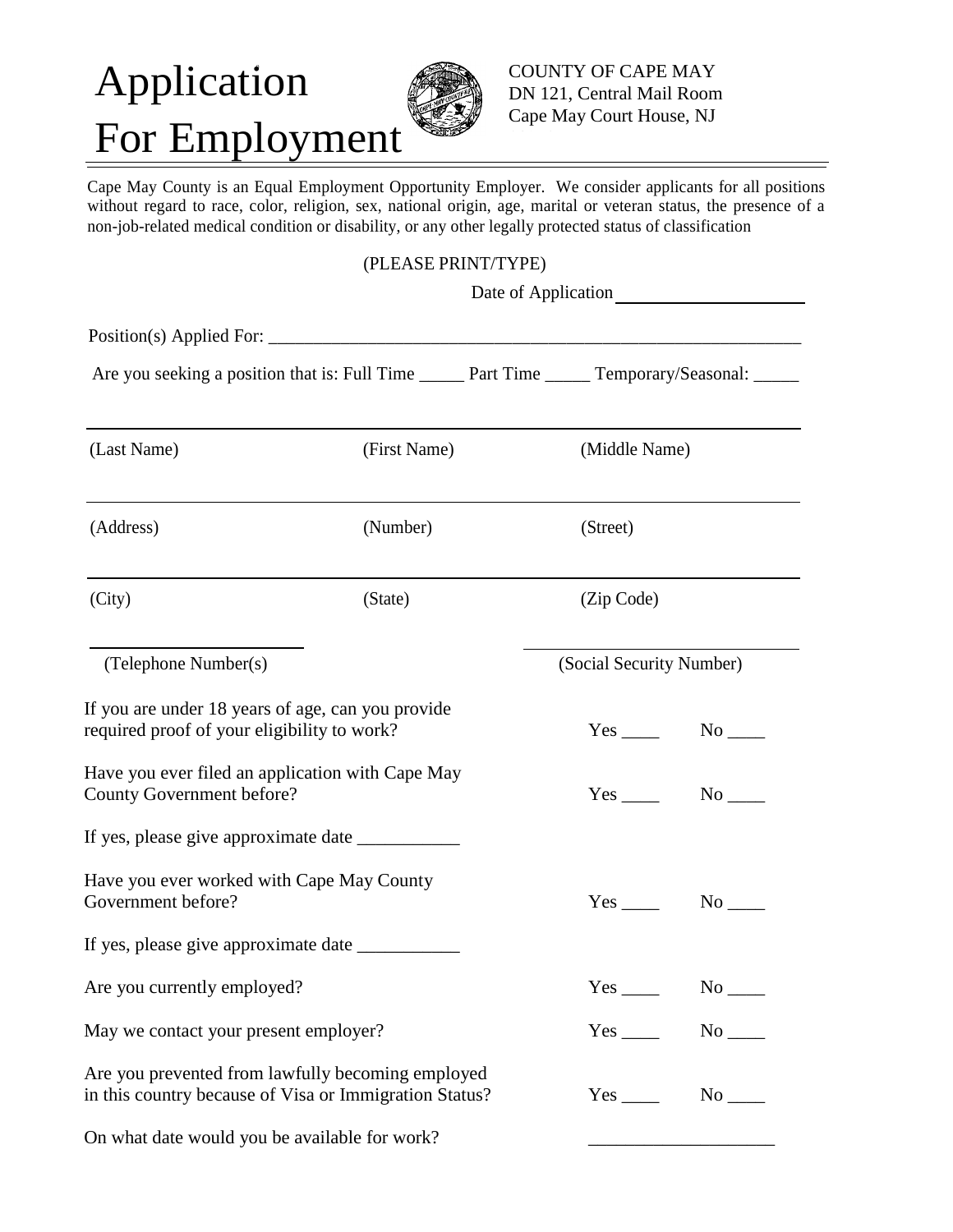### **Education**

|                                                                                                    | High School   | Undergraduate<br>College/University | Graduate/Professional |
|----------------------------------------------------------------------------------------------------|---------------|-------------------------------------|-----------------------|
| School Name/Location                                                                               |               |                                     |                       |
| Years Completed                                                                                    | 9<br>10 11 12 | $1 \t2 \t3 \t4$                     | $1 \t2 \t3 \t4$       |
| Diploma/Degree                                                                                     |               |                                     |                       |
| Course of Study                                                                                    |               |                                     |                       |
| Describe any specialized<br>training, apprenticeship,<br>skills and<br>extra-curricular activities |               |                                     |                       |
| Describe any honors you<br>have received                                                           |               |                                     |                       |

Please list any professional, trade, business, civic activities and any offices held (You may exclude memberships which indicate race, color, religion, sex, national origin, age, marital or veteran status, the presence of a non-job related medical condition or disability or any other legally protected status or classification):

State any additional information about your education that you feel may be helpful in considering your application:

\_\_\_\_\_\_\_\_\_\_\_\_\_\_\_\_\_\_\_\_\_\_\_\_\_\_\_\_\_\_\_\_\_\_\_\_\_\_\_\_\_\_\_\_\_\_\_\_\_\_\_\_\_\_\_\_\_\_\_\_\_\_\_\_\_\_\_\_\_\_\_\_\_\_\_\_\_\_

\_\_\_\_\_\_\_\_\_\_\_\_\_\_\_\_\_\_\_\_\_\_\_\_\_\_\_\_\_\_\_\_\_\_\_\_\_\_\_\_\_\_\_\_\_\_\_\_\_\_\_\_\_\_\_\_\_\_\_\_\_\_\_\_\_\_\_\_\_\_\_\_\_\_\_\_\_\_

\_\_\_\_\_\_\_\_\_\_\_\_\_\_\_\_\_\_\_\_\_\_\_\_\_\_\_\_\_\_\_\_\_\_\_\_\_\_\_\_\_\_\_\_\_\_\_\_\_\_\_\_\_\_\_\_\_\_\_\_\_\_\_\_\_\_\_\_\_\_\_\_\_\_\_\_\_\_

\_\_\_\_\_\_\_\_\_\_\_\_\_\_\_\_\_\_\_\_\_\_\_\_\_\_\_\_\_\_\_\_\_\_\_\_\_\_\_\_\_\_\_\_\_\_\_\_\_\_\_\_\_\_\_\_\_\_\_\_\_\_\_\_\_\_\_\_\_\_\_\_\_\_\_\_\_\_\_\_\_\_\_\_\_\_\_\_\_\_\_\_\_

 $\_$  ,  $\_$  ,  $\_$  ,  $\_$  ,  $\_$  ,  $\_$  ,  $\_$  ,  $\_$  ,  $\_$  ,  $\_$  ,  $\_$  ,  $\_$  ,  $\_$  ,  $\_$  ,  $\_$  ,  $\_$  ,  $\_$  ,  $\_$  ,  $\_$  ,  $\_$  ,  $\_$  ,  $\_$  ,  $\_$  ,  $\_$  ,  $\_$  ,  $\_$  ,  $\_$  ,  $\_$  ,  $\_$  ,  $\_$  ,  $\_$  ,  $\_$  ,  $\_$  ,  $\_$  ,  $\_$  ,  $\_$  ,  $\_$  ,

 $\_$  ,  $\_$  ,  $\_$  ,  $\_$  ,  $\_$  ,  $\_$  ,  $\_$  ,  $\_$  ,  $\_$  ,  $\_$  ,  $\_$  ,  $\_$  ,  $\_$  ,  $\_$  ,  $\_$  ,  $\_$  ,  $\_$  ,  $\_$  ,  $\_$  ,  $\_$  ,  $\_$  ,  $\_$  ,  $\_$  ,  $\_$  ,  $\_$  ,  $\_$  ,  $\_$  ,  $\_$  ,  $\_$  ,  $\_$  ,  $\_$  ,  $\_$  ,  $\_$  ,  $\_$  ,  $\_$  ,  $\_$  ,  $\_$  ,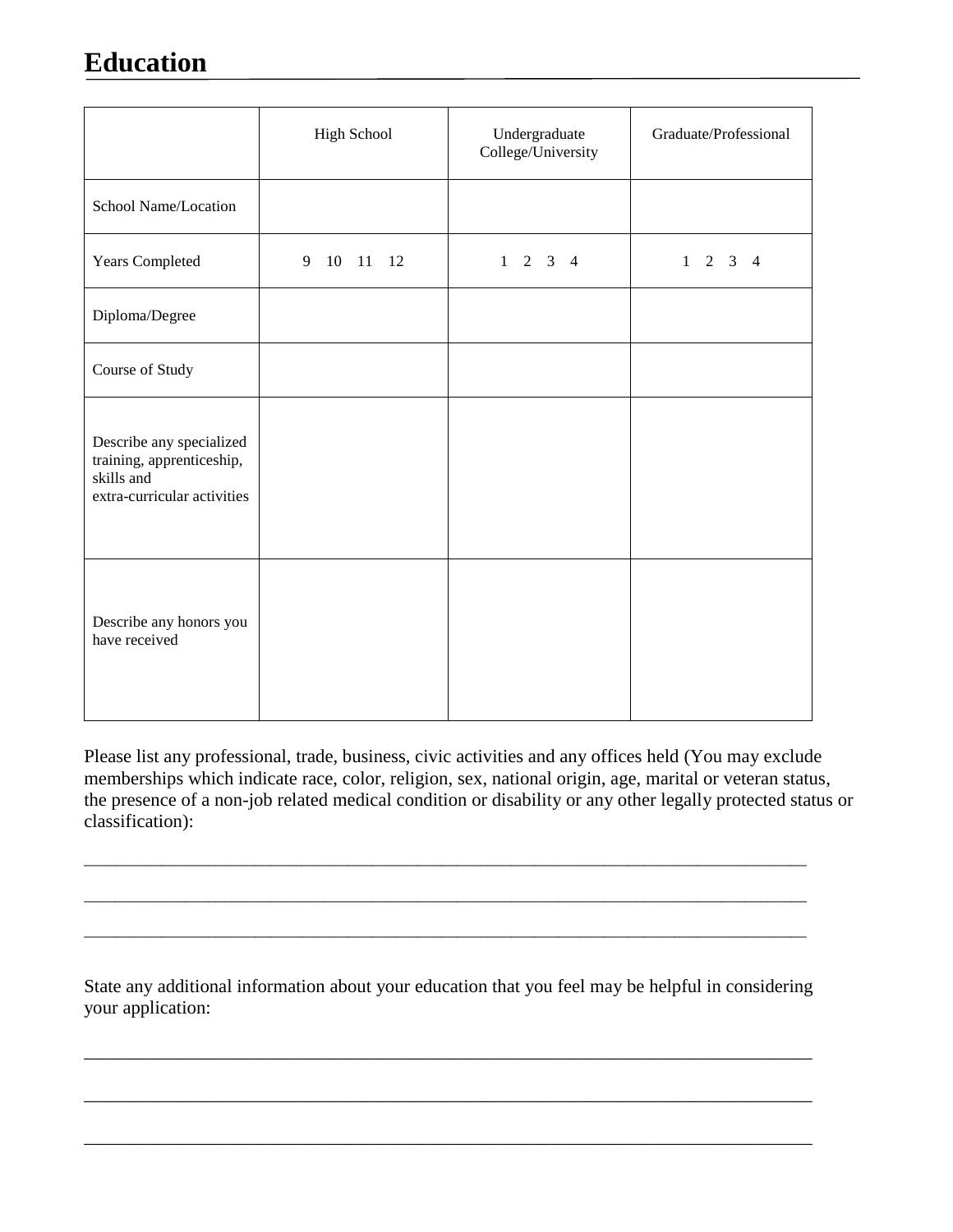### **Employment Experience**

Start with your present or most recent job and proceed backward.

| Dates of Employment     |
|-------------------------|
| <b>Telephone Number</b> |
|                         |
| Reason for Leaving      |
| Dates of Employment     |
| <b>Telephone Number</b> |
|                         |
| Reason for Leaving      |
| Dates of Employment     |
| <b>Telephone Number</b> |
|                         |
| Reason for Leaving      |
|                         |

Please list any special skills and/or qualifications you feel might be helpful to is in considering your application. This includes any languages, professional associations, occupational licenses, certificates or other special job-related skills and qualifications:

\_\_\_\_\_\_\_\_\_\_\_\_\_\_\_\_\_\_\_\_\_\_\_\_\_\_\_\_\_\_\_\_\_\_\_\_\_\_\_\_\_\_\_\_\_\_\_\_\_\_\_\_\_\_\_\_\_\_\_\_\_\_\_\_\_\_\_\_\_\_\_\_\_\_\_\_\_\_\_\_\_\_\_\_

\_\_\_\_\_\_\_\_\_\_\_\_\_\_\_\_\_\_\_\_\_\_\_\_\_\_\_\_\_\_\_\_\_\_\_\_\_\_\_\_\_\_\_\_\_\_\_\_\_\_\_\_\_\_\_\_\_\_\_\_\_\_\_\_\_\_\_\_\_\_\_\_\_\_\_\_\_\_\_\_\_\_\_\_

\_\_\_\_\_\_\_\_\_\_\_\_\_\_\_\_\_\_\_\_\_\_\_\_\_\_\_\_\_\_\_\_\_\_\_\_\_\_\_\_\_\_\_\_\_\_\_\_\_\_\_\_\_\_\_\_\_\_\_\_\_\_\_\_\_\_\_\_\_\_\_\_\_\_\_\_\_\_\_\_\_\_\_\_

Are you now, or have you ever been a member of the New Jersey Public Employees Retirement System or the New Jersey Police and Fireman's Retirement System?

Current Member \_\_\_\_ Past Member \_\_\_\_ No \_\_\_\_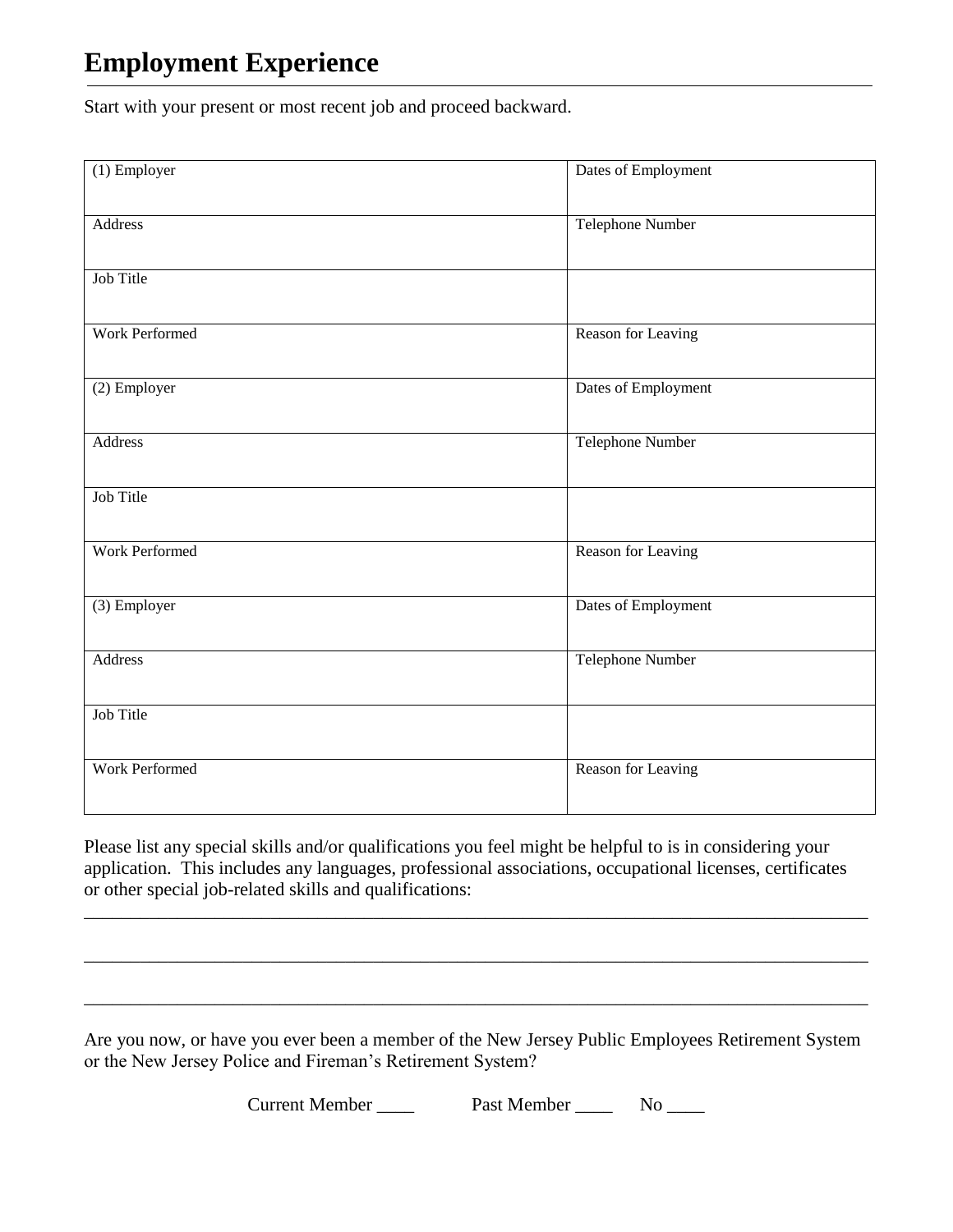### **United States Military Service**

| Veteran: $Yes \_\_ (If yes, a copy of the DD214 is required)$ | No no |
|---------------------------------------------------------------|-------|
|                                                               |       |
| Years of Service:                                             |       |
|                                                               |       |

#### **Personal References**

Please provide the name, address and telephone number of three references who are not related to you and who are not previous employers.

| . .     |  |  |
|---------|--|--|
| ◠<br>∠. |  |  |
| 3<br>J. |  |  |

## **Applicant's Statement**

- 1. I certify that the information provided herein is true, accurate and complete to the best of my knowledge.
- 2. I authorize investigation of all statements contained in this application for employment as may be necessary in arriving at an employment decision.
- 3. This application for employment shall be considered active for a period not to exceed one year.
- 4. I hereby acknowledge that any employment relationship with the County of Cape May is subject to the New Jersey Civil Service Commission testing and certification procedures.
- 5. I understand that if my application is incomplete it may be rejected. I understand that submission of false information on this application or in an employment interview is grounds for withdrawal of job offer or termination of my employment. I understand also, that I am required to abide by all rules and regulations of Cape May County Government.

\_\_\_\_\_\_\_\_\_\_\_\_\_\_\_\_\_\_\_\_\_\_\_\_\_\_\_\_\_\_\_\_\_\_\_\_\_\_ \_\_\_\_\_\_\_\_\_\_\_\_\_\_\_\_\_\_\_\_\_\_\_\_\_\_\_\_

6. I understand that as a condition of employment, I may be subject to a multi-state criminal background check, and I may be required to pass a physical, and Drug/Alcohol Screening to determine my ability to perform job related functions, and any future examinations as required by the County.